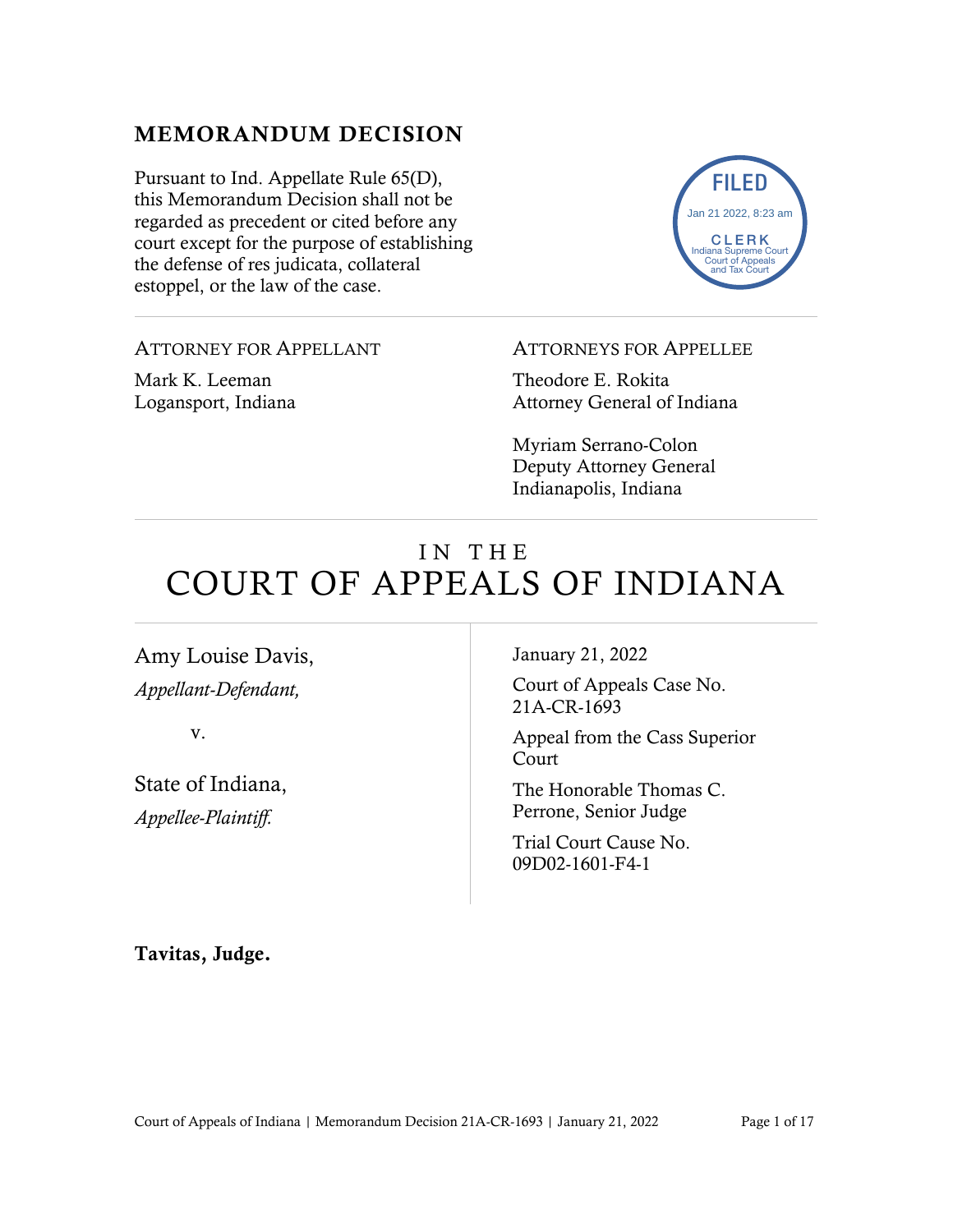## Case Summary

[1] Following the revocation of her community corrections placement, Amy Louise Davis appeals the trial court's imposition of the balance of her previously-suspended sentence. Finding no abuse of discretion, we affirm.

#### Issue

[2] Davis raises one issue on appeal, which we restate as whether the trial court abused its discretion in imposing the remainder of her previously-suspended sentence.

#### Facts

[3] The facts most favorable to the judgment follow: on January 15, 2016, the State charged Davis with burglary, a Level 4 felony; residential entry, a Level 6 felony; and theft, a Class A misdemeanor. On August 22, 2016, Davis pleaded guilty to burglary, a Level 4 felony. [1](#page-1-0) As prescribed by the approved plea agreement, the trial court sentenced Davis to nine years in the Department of Correction ("DOC"), with five years executed, and four years suspended to probation. The plea agreement also provided that: (1) if "approved and qualified[,]" Davis could serve three years of her five-year executed sentence through Cass/Pulaski Community Corrections ("CPCC"); and (2) "[f]ines, costs and other statutory or court-imposed terms including any probation terms,

<span id="page-1-0"></span> $<sup>1</sup>$  In exchange for Davis' guilty plea, the State agreed to dismiss the remaining charges.</sup>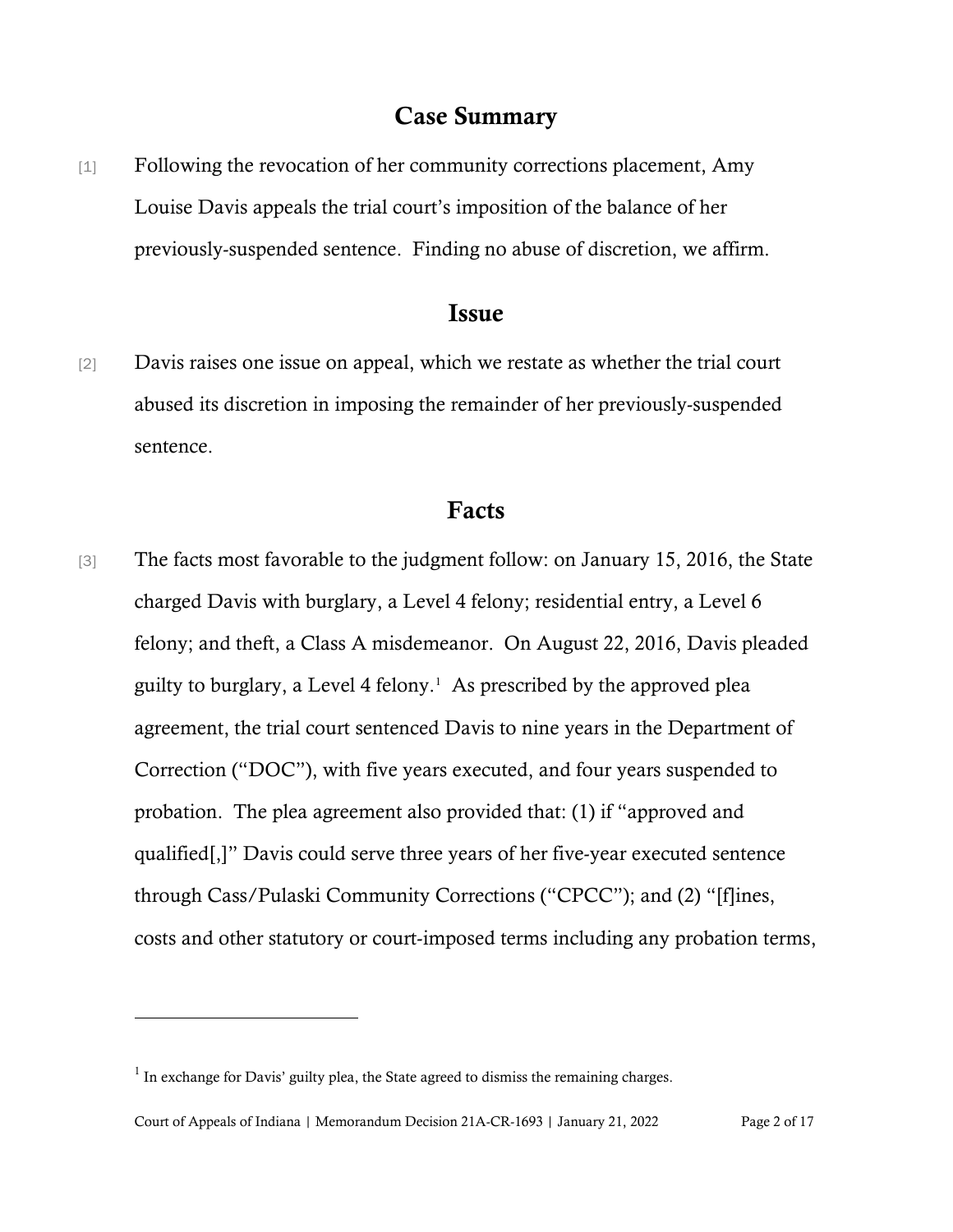fees, and/or interdiction fees [would] be imposed by the Court." Conf. App. Vol. II p. 45.

- [4] That day, the trial court also entered "Conditions of Probation (Special Terms)", which provided in part: (1) "[y]ou shall obey ALL of the general and indicated special terms and conditions of your supervised probation[,]" *id*. at 70; and (2) "[y]ou shall not consume, possess or purchase alcoholic beverages or visit any place where alcoholic beverages are served by the drink." *Id*. at 70.
- [5] In October 2017, Davis began to serve the executed portion of her sentence on home detention through community corrections. On January 29, 2018, CPCC filed a notice of violation; Davis subsequently admitted that she violated the conditions of community corrections. On June 25, 2018, the trial court revoked Davis' four years of probation and three years of community corrections and imposed seven years (or 2,555 days) of Davis' previously-suspended sentence. *Id*. at 134.
- [6] Additionally, the trial court noted its willingness to modify Davis' sentence "to Community Transition and Community Corrections" upon her successful completion of the "Purposeful Incarceration" program. *Id*. The trial court's order entered on December 13, 2019, provided in part as follows:

*That as a term of acceptance into the community transition and community corrections programs [Davis] will be required to comply with the program's rules and regulations*. Additionally, [Davis] will undergo a risk/needs assessment and is ordered to successfully complete appropriate programming. If the department determines that probable cause of a violation of the program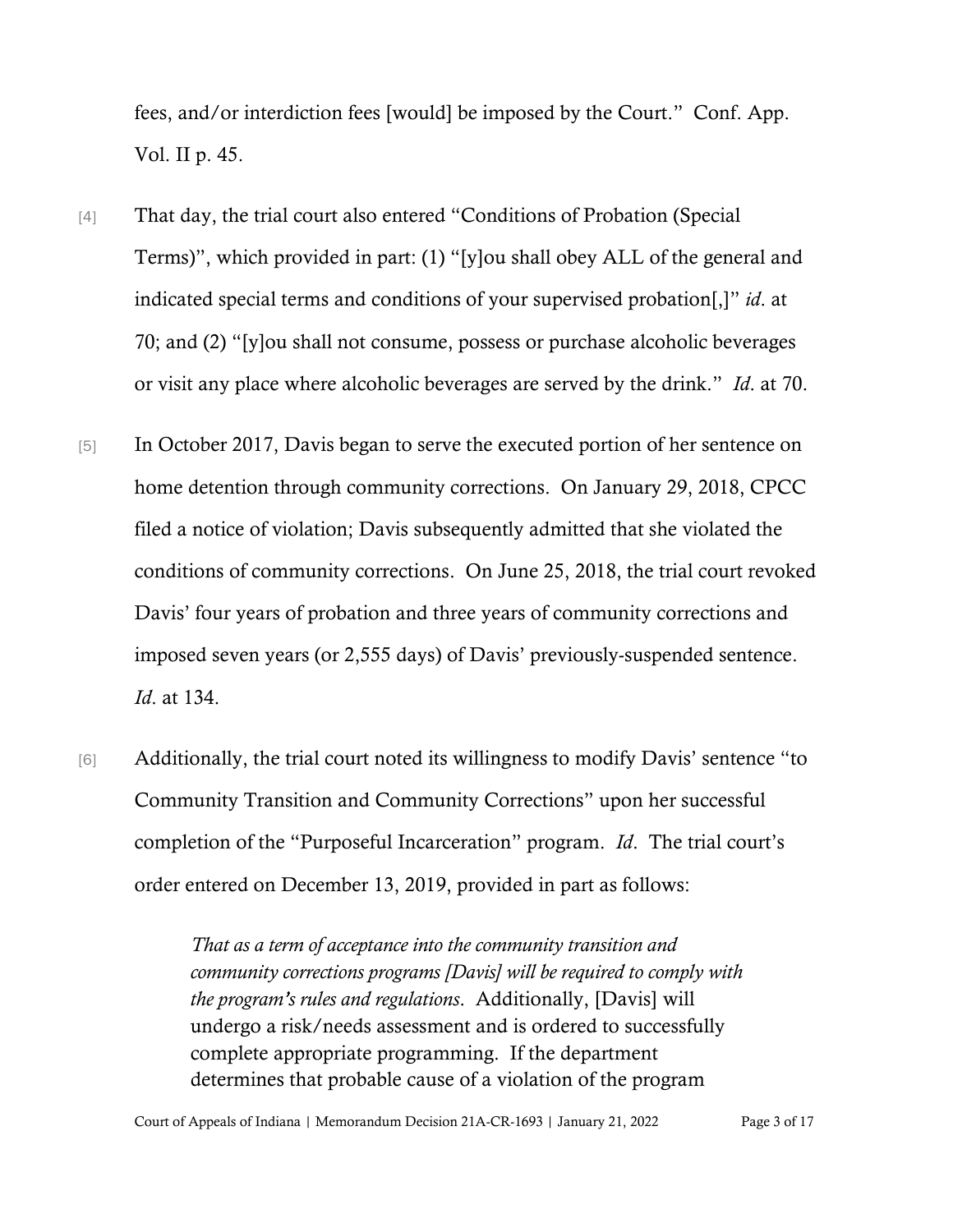exists then [Davis] will be temporally [sic] removed from the program and transported to the Cass County Jail. [Davis] will remain incarcerated in the Cass County Jail until which time a hearing can be held for judgment or relief appropriate in the premises.

*Id.* at 135 (emphasis added). Davis subsequently completed the "Purposeful" Incarceration" program and requested a sentence modification. On January 6, 2020, the trial court modified Davis' sentence to allow the balance of her sentence to be served on home detention through community corrections.

[7] While on home detention through community corrections, in approximately June 2020, Davis used buprenorphine, fentanyl and/or morphine, and methamphetamine and, as a result, was jailed. On June 5, 2020, CPCC filed a second notice of violation regarding Davis' drug use. On July 20, 2020, Davis admitted the allegation was true. The trial court noted Davis' forty-five actual days of time already served, declined to impose further sanctions, and released Davis to continue serving her sentence through community corrections. The court's "community corrections violation order" provided in part as follows: "[a]ll other previously ordered terms and conditions remain in effect until final adjudication . . . ." *Id*. at 146.

Court of Appeals of Indiana | Memorandum Decision 21A-CR-1693 | January 21, 2022 Page 4 of 17 [8] On May 19, 2021, during a home visit at Davis' residence, CPCC Officer Mellonee Mayhill perceived a suspected alcoholic odor emanating from Davis' person. Officer Mayhill left Davis' residence and returned hours later, by which time Davis was on a neighbor's patio. Davis stumbled as she walked toward Officer Mayhill, who "could tell that [Davis] had been drinking quite a bit."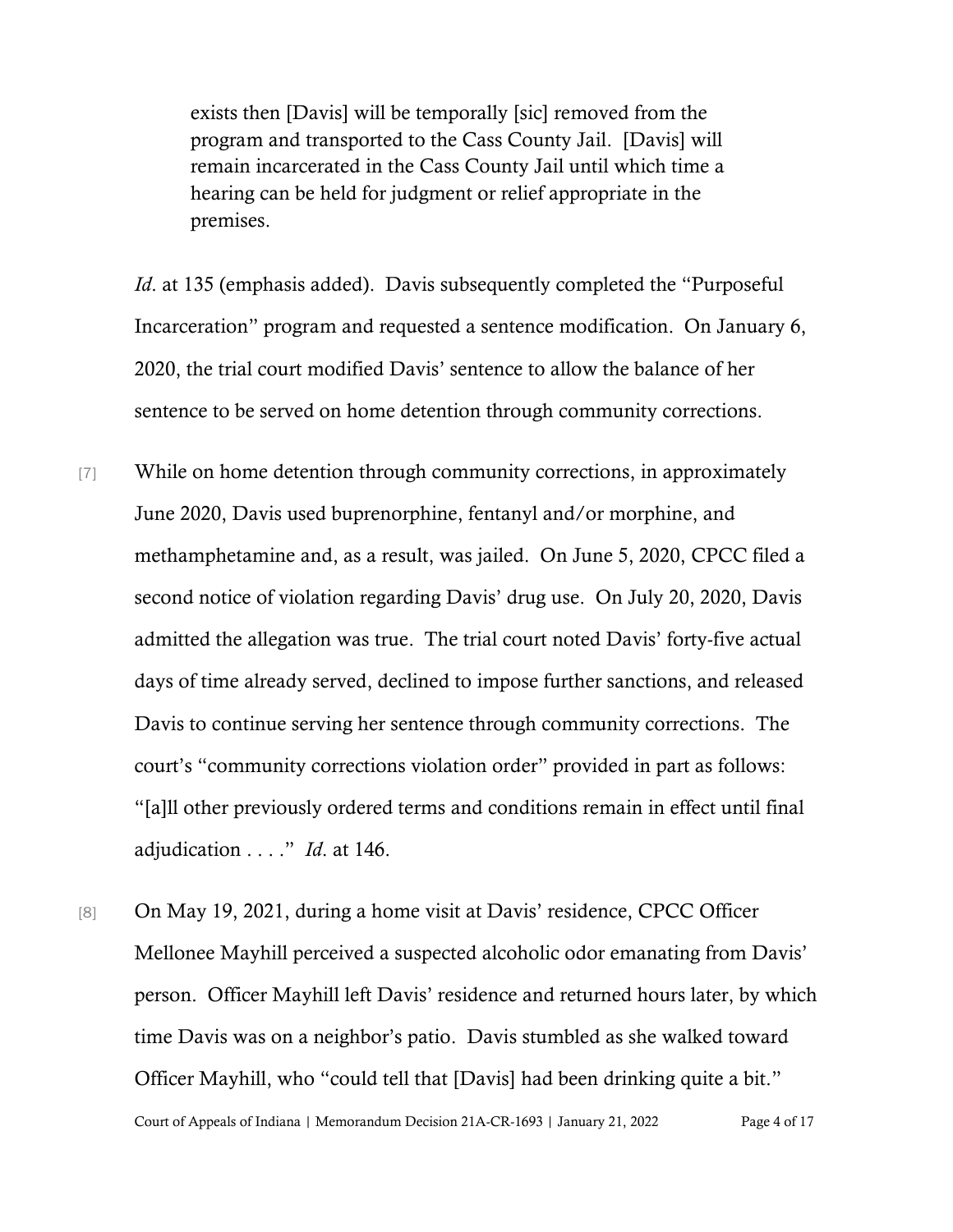Tr. Vol. II p. 11. Davis smelled "really strong[ly]" of alcohol, and her speech was slurred. *Id*. According to Officer Mayhill, Davis admitted that she: (1) was drunk; (2) was under the influence of alcohol during Officer Mayhill's earlier visit; and (3) could not recall how much alcohol she had consumed. Officer Mayhill also observed a half-empty bottle of rum outside Davis' apartment. On May 21, 2021, CPCC filed a third notice of community corrections violation regarding Davis' consumption of alcohol and unpaid user fees totaling \$5,420.00.

- [9] The trial court conducted a fact finding hearing regarding the alleged violations on July 6, 2021. Notably, the State did not introduce CPCC's conditions of community corrections into evidence. The State did introduce the terms and conditions applicable to Davis' probation, revoked in June 2018, which included an alcohol prohibition.
- [10] During the hearing, Officer Mayhill recounted the foregoing facts, including the indicators of intoxication that Officer Mayhill observed during the May 19, 2021 incident. Then, Davis testified as follows regarding the incident: (1) Officer Mayhill accused her of drinking, which Davis denied; (2) Davis asked Officer Mayhill to administer a breathalyzer or urine screen, which Officer Mayhill refused to do; (3) the bottle of rum belonged to Davis' neighbor, Gordon Peak<sup>[2](#page-4-0)</sup>; (4) after Davis was arrested for the violation, she did not request

<span id="page-4-0"></span><sup>2</sup> Peak corroborated Davis' claim in his own testimony at the fact finding hearing. *See* Tr. Vol. II pp. 21-23.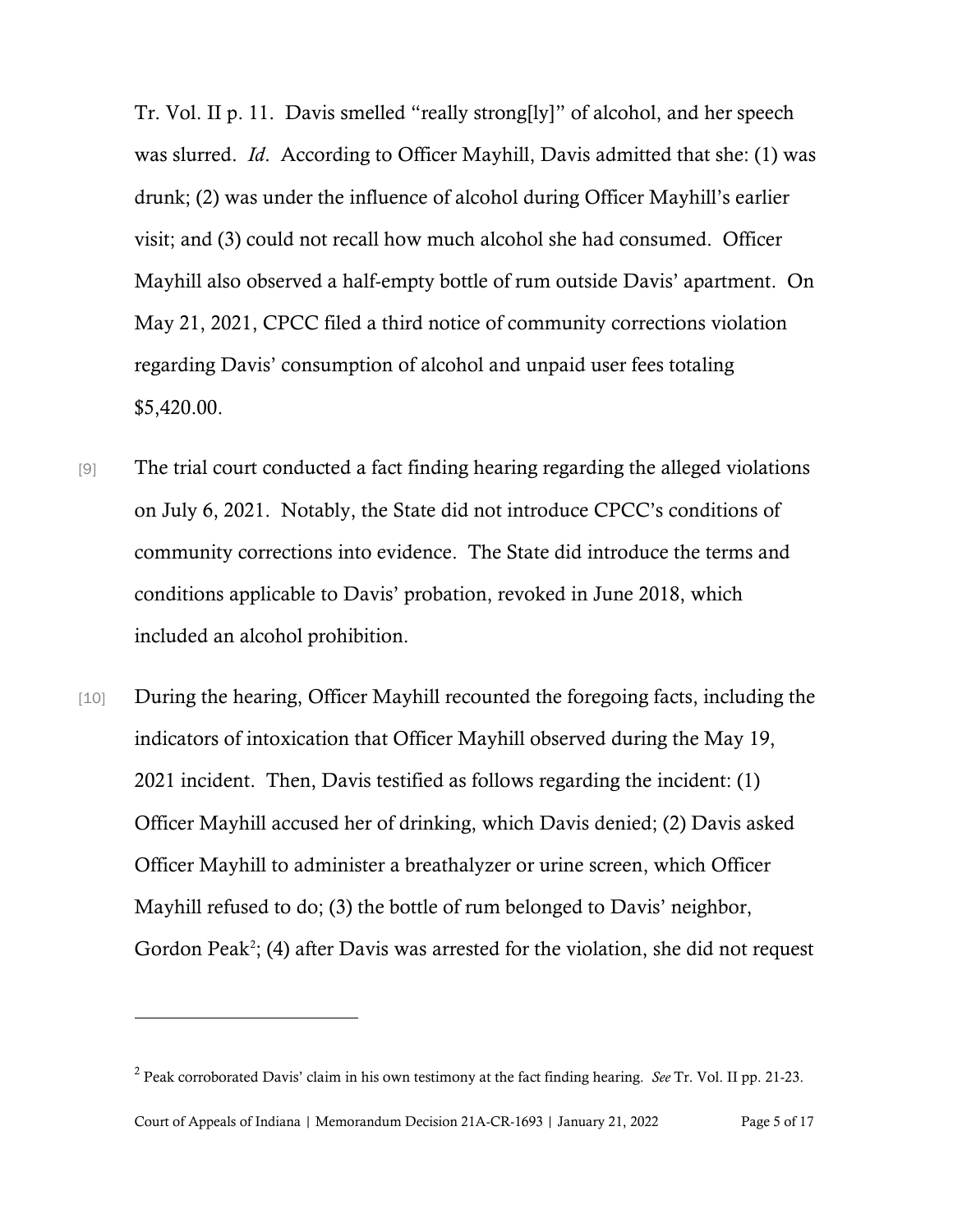a pass to a testing facility; and (5) due to financial hardships, including a vital surgery, Davis negotiated a fees abatement agreement with CPCC Director Dave Wegner<sup>[3](#page-5-0)</sup> with which she was compliant until her arrest for the May 19, 2021 incident. Davis, at no point during the fact finding hearing, contended that she was allowed to drink alcohol during her community corrections term.

[11] At the close of the evidence, the trial court found both alleged violations were true, revoked Davis' community corrections placement, and reinstated her remaining 1,020-day sentence. The trial court also entered a money judgment in the amount of \$5,464.00 against Davis. Davis now appeals.

## Analysis

[12] Davis argues that the State failed to present sufficient evidence to prove that she violated the terms of her community corrections placement.<sup>[4](#page-5-1)</sup> "For purposes of appellate review, we treat a hearing on a petition to revoke a placement in a community corrections program the same as we do a hearing on a petition to revoke probation." *Flowers v. State*, 101 N.E.3d 242, 247 (Ind. Ct. App. 2018) (quoting *Withers v. State*, 15 N.E.3d 660, 663-64 (Ind. Ct. App. 2014)).

<span id="page-5-0"></span> $3$  Additionally, during the hearing, CPCC Director Wegner testified that: (1) Davis was behind throughout her supervision; (2) Davis owed outstanding fees that predated the current placement; and (3) CPCC agreed to stop assessing new fees while Davis was on FMLA leave from her job, but that "whatever her past fees were owed, were still owed . . . ." Tr. Vol. II p. 24.

<span id="page-5-1"></span><sup>&</sup>lt;sup>4</sup> Davis also argues that "the failure to pay fines and fees required as a condition of community corrections should not be the sole basis for commitment to the department of corrections." Davis' Br. p. 11. We do not reach this secondary claim for reasons discussed herein.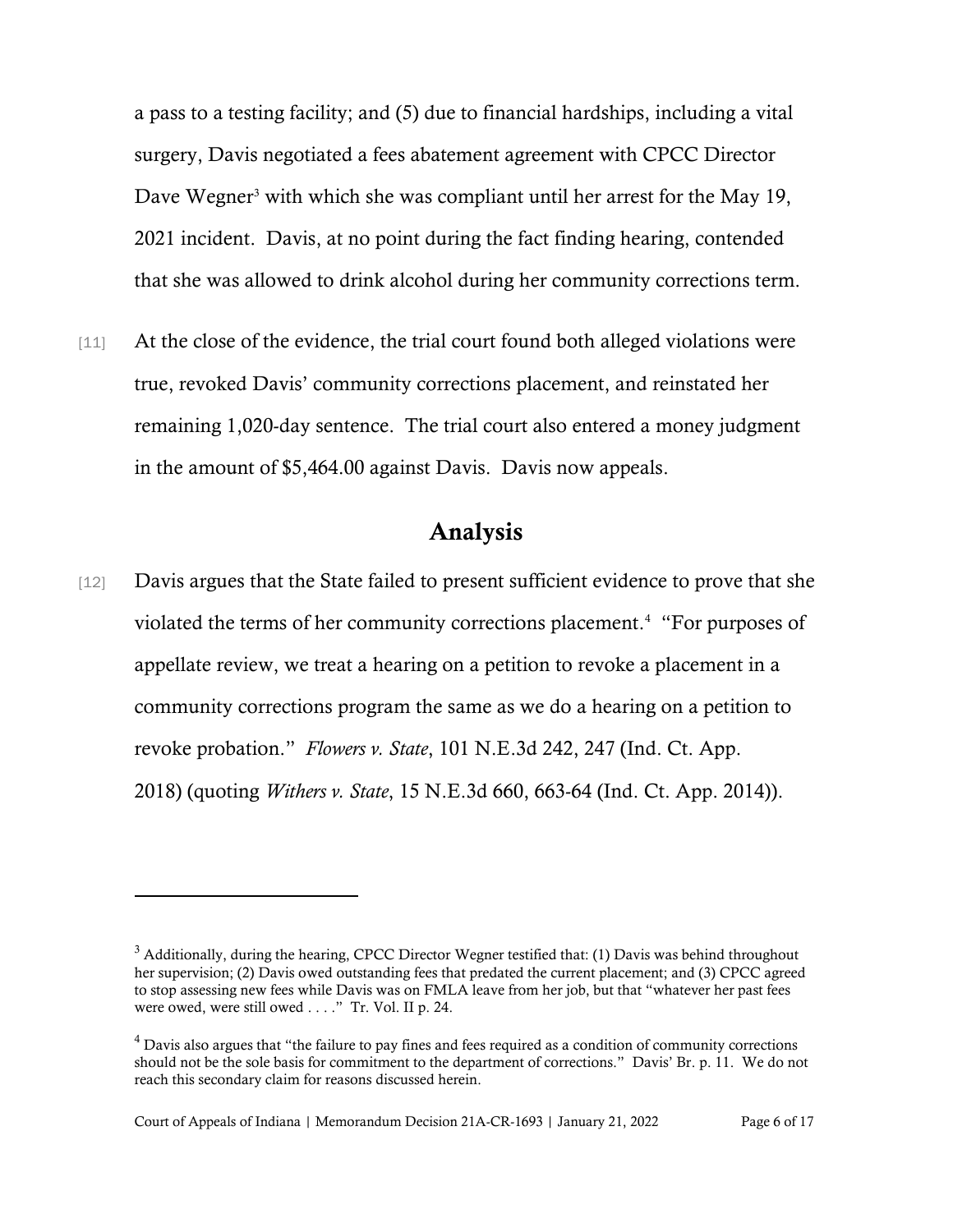- [13] "'Probation is a matter of grace left to trial court discretion, not a right to which a criminal defendant is entitled.'" *Heaton v. State*, 984 N.E.2d 614, 616 (Ind. 2013) (quoting *Prewitt v. State*, 878 N.E.2d 184, 188 (Ind. 2007)). "It is within the discretion of the trial court to determine probation conditions and to revoke probation if the conditions are violated." *Id.* "In appeals from trial court probation violation determinations and sanctions, we review for abuse of discretion." *Id.* "An abuse of discretion occurs where the decision is clearly against the logic and effect of the facts and circumstances," *id.*, "or when the trial court misinterprets the law." *Id.* (citing *State v. Cozart*, 897 N.E.2d 478, 483 (Ind. 2008)). "We will consider all the evidence most favorable to supporting the judgment of the trial court without reweighing that evidence or judging the credibility of the witnesses." *Holmes v. State*, 923 N.E.2d 479, 483 (Ind. Ct. App. 2010) (quoting *Monroe v. State*, 899 N.E.2d 688, 691 (Ind. Ct. App. 2009)).
- [14] Revocation of a community corrections placement is a two-step process, in which the trial court first makes a factual determination as to whether the defendant violated the terms of his or her placement or probation. *Woods v. State*, 892 N.E.2d 637, 640 (Ind. 2008). Because such a proceeding is civil in nature, the State need only prove the alleged violation by a preponderance of the evidence. *Holmes*, 923 N.E.2d at 485. If a violation is found, the court then determines whether the violation warrants revocation. *Woods*, 892 N.E.2d at 640. Proof of a single violation is sufficient to permit a revocation. *Beeler v. State*, 959 N.E.2d 828, 830 (Ind. Ct. App. 2011), *trans. denied.* As with probationers, those who are placed in community corrections are subject to the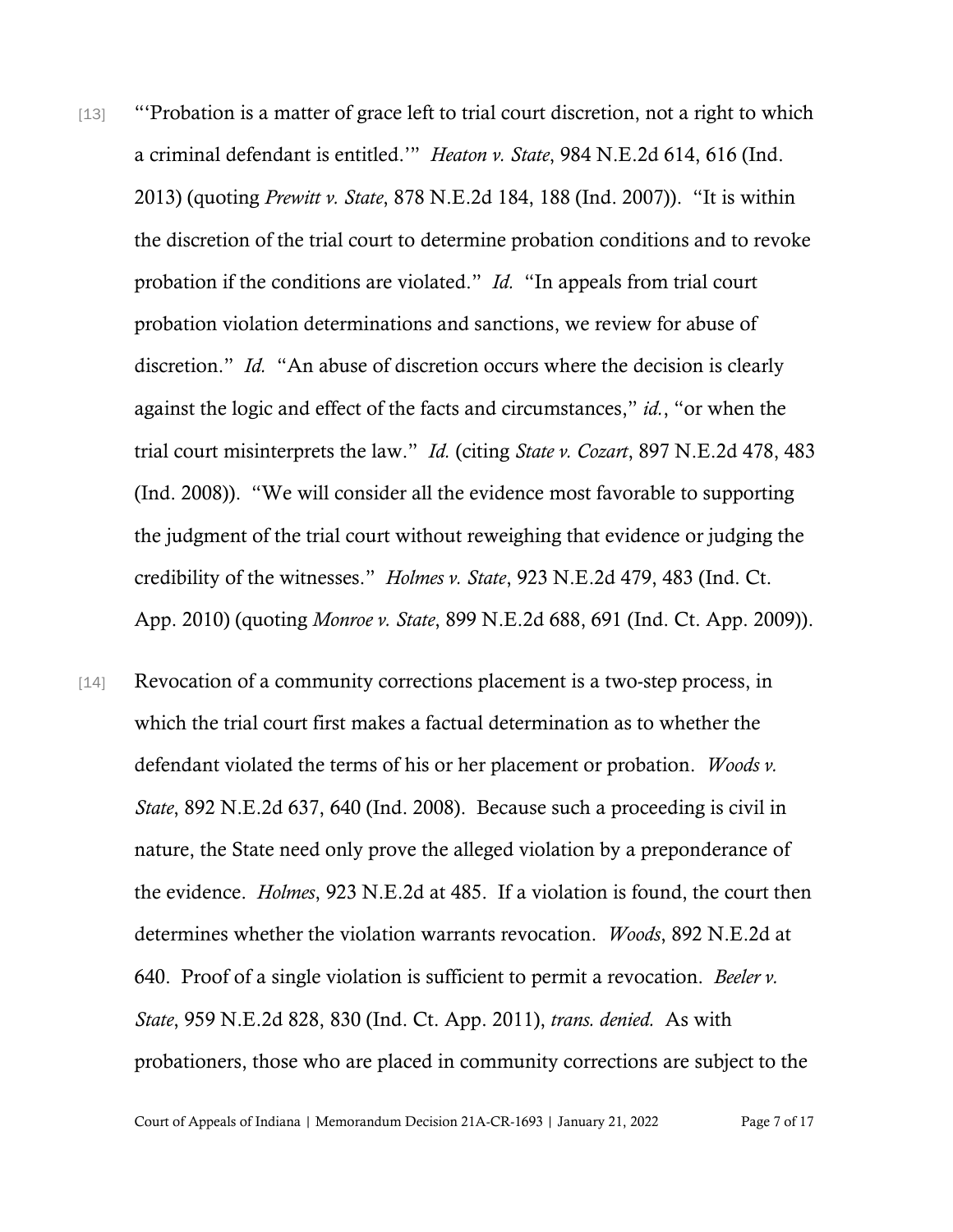conditions of that placement; if they violate those terms and conditions, the community corrections director may change the terms, continue the placement, reassign the person, or ask the trial court to revoke the person's placement. Ind. Code § 35-38-2.6-5(a).

## *A. Adequacy of the Trial Record*

[15] Davis argues that: (1) "the State failed to prove that there was an actual community correction[s] rule against Davis consuming alcohol"; (2) "[t]here are no community corrections rules in the record"; and:

> [(3)] . . .[T]he [trial] court's [sentence] modification order did not articulate any rules against drinking. Instead, the order stated generally that Davis would be required to follow the rules of community corrections, but failed to outline what those rules were. There was no proof in the record that the community corrections rules forbid drinking alcohol, and Davis was not on probation at the time of her alleged alcohol consumption. Without proof of the existence of a rule against alcohol consumption, the record was insufficient to establish a violation of community corrections.

Davis' Br. p. 13.

[16] Here, the State does not deny that: (1) the trial record did not include the conditions of community corrections; and (2) the State did not ask the trial court to take judicial notice of the same. Rather, the State argues that:

> Davis was aware of the terms and conditions of her participation in community corrections. Each time that the court released Davis from incarceration following prior violations, it ordered her to continue her original sentence in community corrections,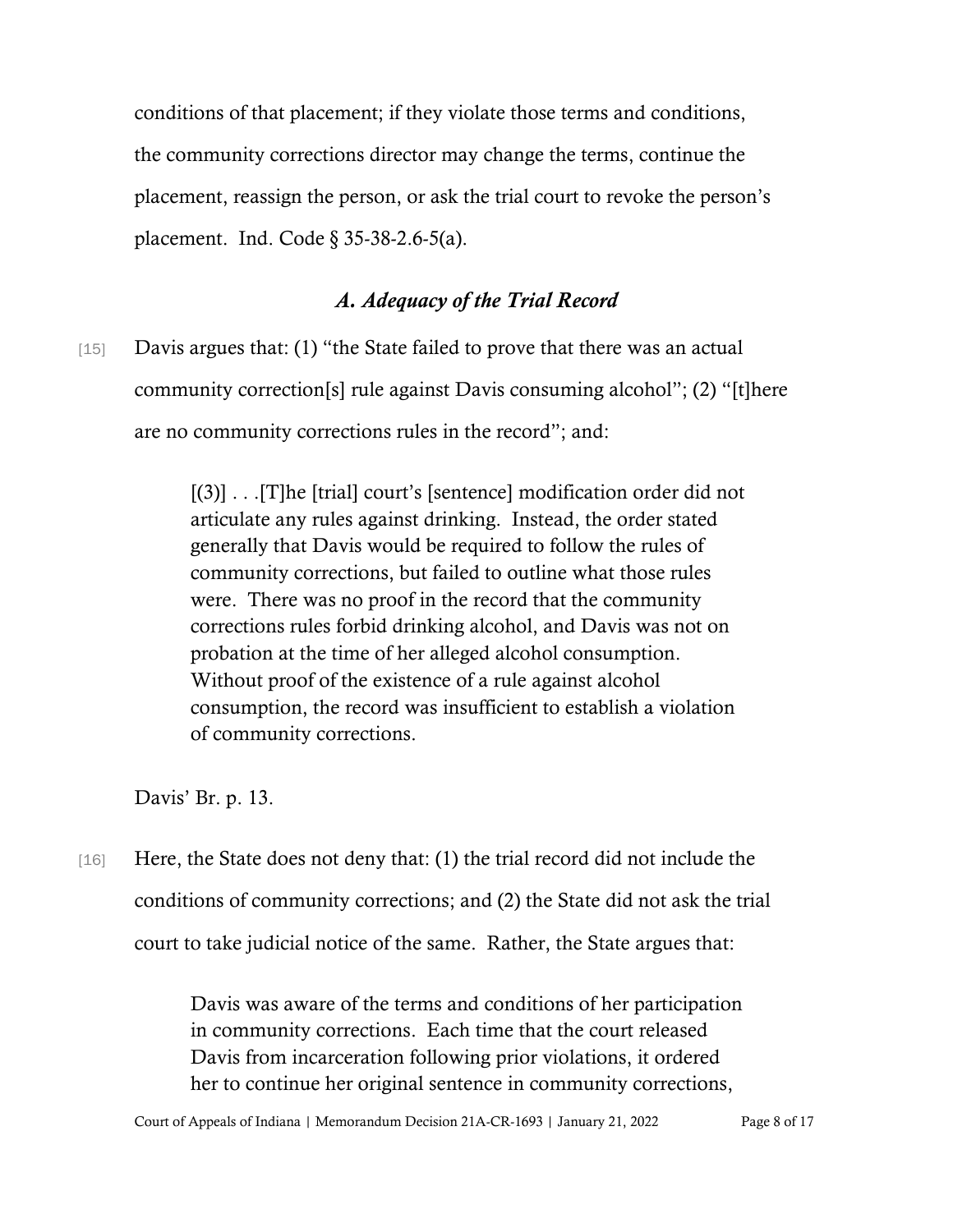and the original terms and conditions that Davis agreed to abide by were still applicable. One of those terms was that Davis [should] not consume alcohol. Davis consumed alcohol in violation of the rules.

State's Br. p. 9. We agree.

- [17] Davis does not contend that she lacked notice of the rules to which she was subject. Davis has long<sup>[5](#page-8-0)</sup> been on notice that the State intended that she be subject to a prohibition on alcohol possession and/or consumption under the conditions of either her probation or in her community corrections placement, if any.<sup>[6](#page-8-1)</sup>
- [18] The record is clear that the trial court intended Davis to be subject to the generalized community corrections rules. When the trial court granted Davis' request for a sentence modification to allow her to serve the balance of her sentence on home detention through community corrections, the trial court's January 2020 sentence modification order provided: "as a term of acceptance into the community transaction and community corrections programs [Davis]

<span id="page-8-0"></span><sup>&</sup>lt;sup>5</sup> The record reveals that, at the time of Davis' August 2016 sentencing pursuant to the parties' plea agreement, the trial court contemporaneously entered "Conditions of Probation (Special Terms)" that explicitly provided, in part, as follows: "[y]ou shall not consume, possess or purchase alcoholic beverages or visit any place where alcoholic beverages are served by the drink." Conf. App. Vol. II p. 70. Admittedly, Davis' probation was subsequently revoked; however, the trial court's sentencing remark remains relevant.

<span id="page-8-1"></span> $6$  Moreover, Davis did not testify, at the fact finding hearing, that she was unaware of the general conditions of her home detention. To the extent that Davis, who was familiar with the criminal justice system and who was represented by counsel at the various stages in which her sentence was entered and/or modified, was unclear as to the specific conditions of her placement, the record does not reflect that she launched any such inquiry.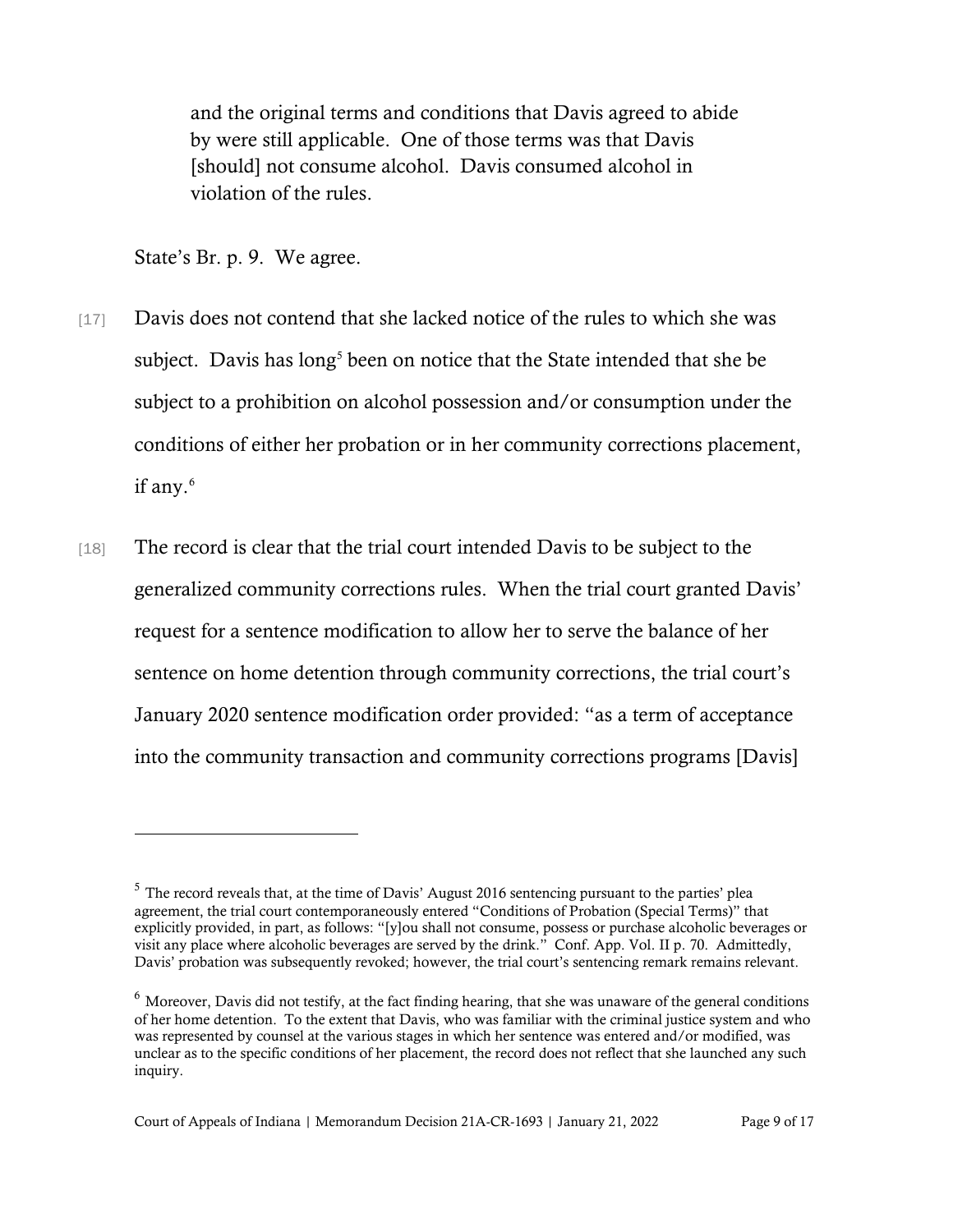*will be required to comply with the program's rules and regulations*." Conf. App. Vol. II p. 135 (emphasis added). When Davis subsequently admitted that she violated a condition of her community corrections placement in July 2020, the trial court allowed Davis to remain in the placement, and the court's order of July 2020 explicitly provided: "*All other previously ordered terms and conditions remain in effect until final adjudication* . . . ." *Id*. at 146 (emphasis added).

[19] Here, we find that the "omission" of the conditions of home detention from the trial record is of little moment. [7](#page-9-0) Davis was given notice of the specific violations alleged. In its notice of violation of community corrections, filed on May 21, 2021, the State averred, in part, the following:

> 7. That based on the Indiana Risk Needs Assessment (IRAS)[,] Community Corrections has [Davis] identified as a moderate risk to reoffend. [Davis] was assigned into the Department's GPS Home Detention Program.

8. *That during said term Community Corrections is reporting that* [*Davis*] *did violate terms and conditions of Community Corrections in that*:

Count II: *That on or about May 19, 2021, [Davis] possessed and/or consumed alcoholic beverages, said violation being in direct contradiction to terms and conditions of Home Detention*.

<span id="page-9-0"></span> $<sup>7</sup>$  Admittedly, the better practice would have been to include the CPCC Conditions of Home Detention in the</sup> trial record; however, the omission was not fatal under the circumstances of this case.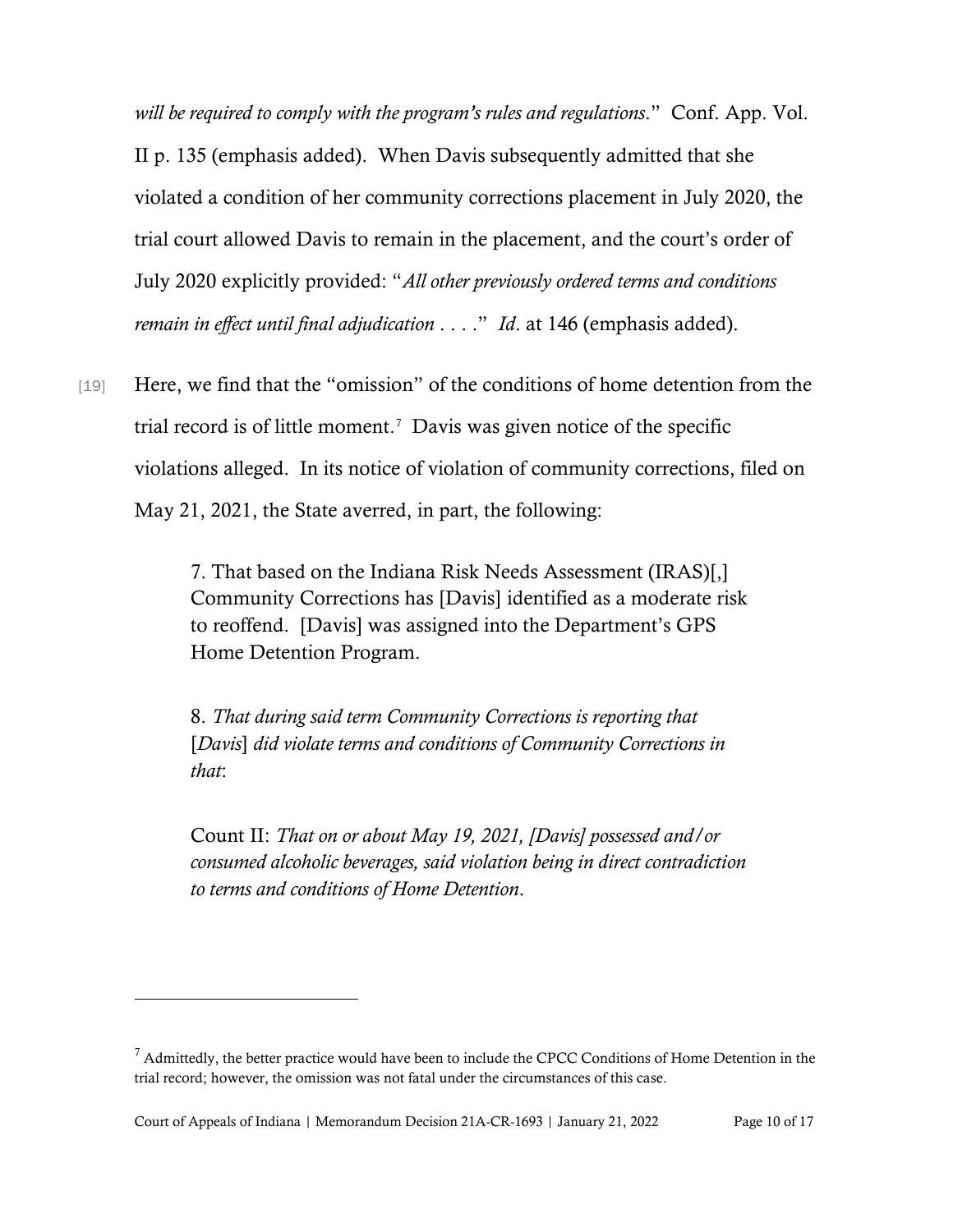WHEREFORE, the petitioner, requests that the Court find that probable cause of a violation of Community Corrections exists and order the Defendant to be brought before the Court for a hearing upon this petition and for judgment or relief appropriate in the premises. . . .

. . .

Conf. App. Vol. II pp. 148-49 (emphasis added). Additionally, during the hearing, Officer Mayhill's testimony centered around her investigation of a perceived alcohol violation—the inference being that Davis was prohibited from possession and/or consumption of alcohol.

[20] Here, we find that the State's "omission" of CPCC's conditions of home detention from the trial court record did not render the State's evidence insufficient to support the trial court's judgment. The question before the trial court was whether the State proved, by a preponderance of the evidence, that Davis violated the home detention rules by consuming alcohol. As discussed below, we find that the State carried its burden.

#### *B. Judicial Notice*

[21] We have already found, *supra*, that the State was not required to introduce CPCC's conditions of home detention into the trial record to satisfy its burden of proof. Even had such a requirement existed, as the State rightly contends, a Court has the ability to take judicial notice of CPCC's conditions of home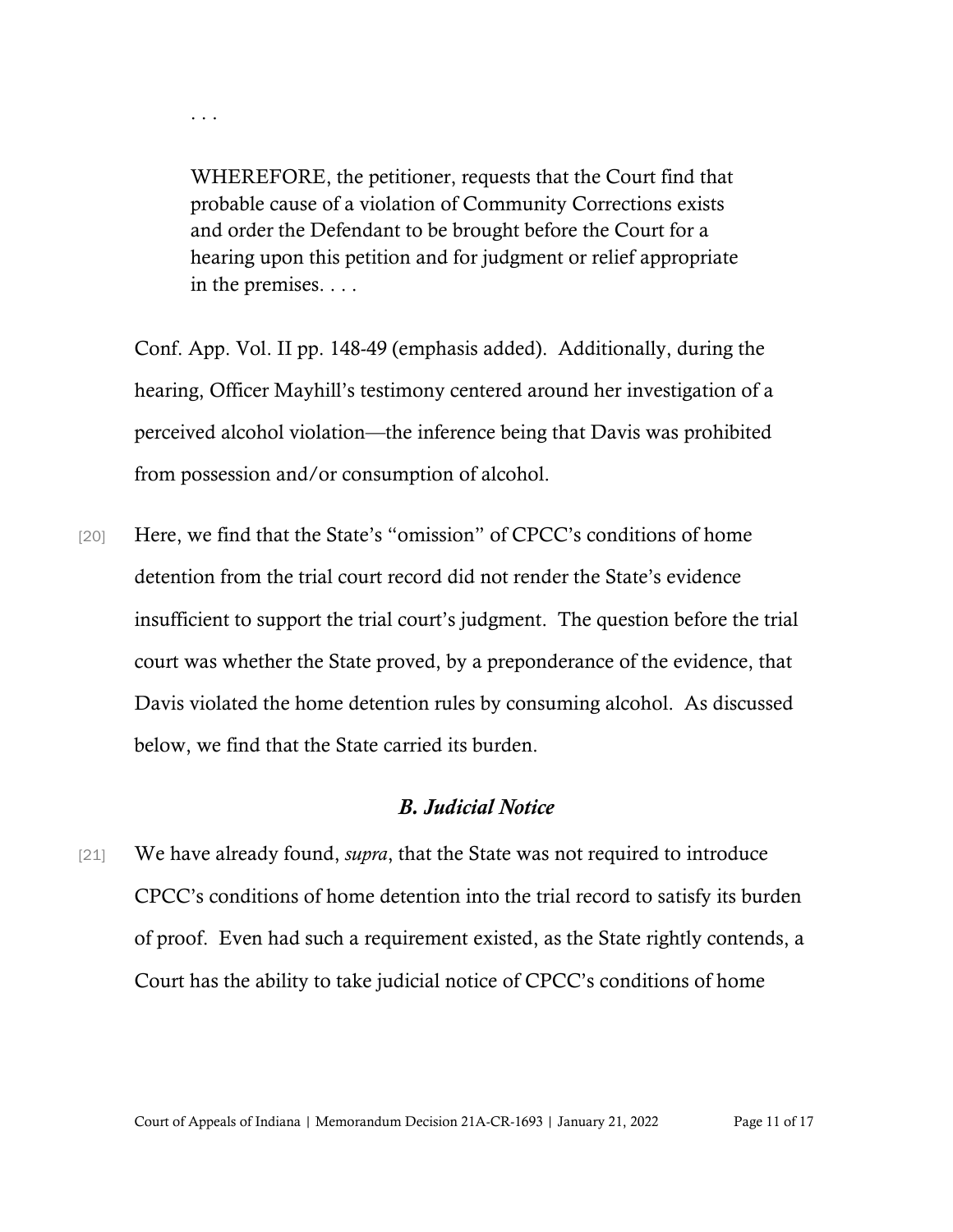detention, which are readily available as public record. [8](#page-11-0) Our Supreme Court has previously held that, "because probation revocation (and community corrections placement revocation) procedures are to be flexible, strict rules of evidence do not apply therein." *Cox v. State*, 706 N.E.2d 547, 550 (Ind. 1999) (citing *Isaac v. State*, 605 N.E.2d 144, 148-49 (Ind. 1992)); *see* Ind. Evidence Rule 101(c). "This is necessary to permit the court to exercise its inherent power to enforce obedience to its lawful orders." *Cox*, 706 N.E.2d at 550.

[22] Indiana Evidence Rule 201 provides, in part, as follows:

(a) Kinds of Facts That May Be Judicially Noticed. The court may judicially notice:

(1) a fact that:

(A) is not subject to reasonable dispute because it is generally known within the trial court's territorial jurisdiction, or

(B) can be accurately and readily determined from sources whose accuracy cannot reasonably be questioned . . . .

(2) the existence of:

<span id="page-11-0"></span><sup>8</sup>From Cass County's official local government page, CPCC's linked sub-page may be accessed at https://www.casspulaskicommunitycorrections.com/. CPCC's "Conditions of Home Detention" can be found at https://34bfe7c1-3789-43ee-9bc6-

<sup>69</sup>ef1b5e0b2d.filesusr.com/ugd/c31cfc\_7e9eb2cf14924848a9583800b8d3eebd.pdf.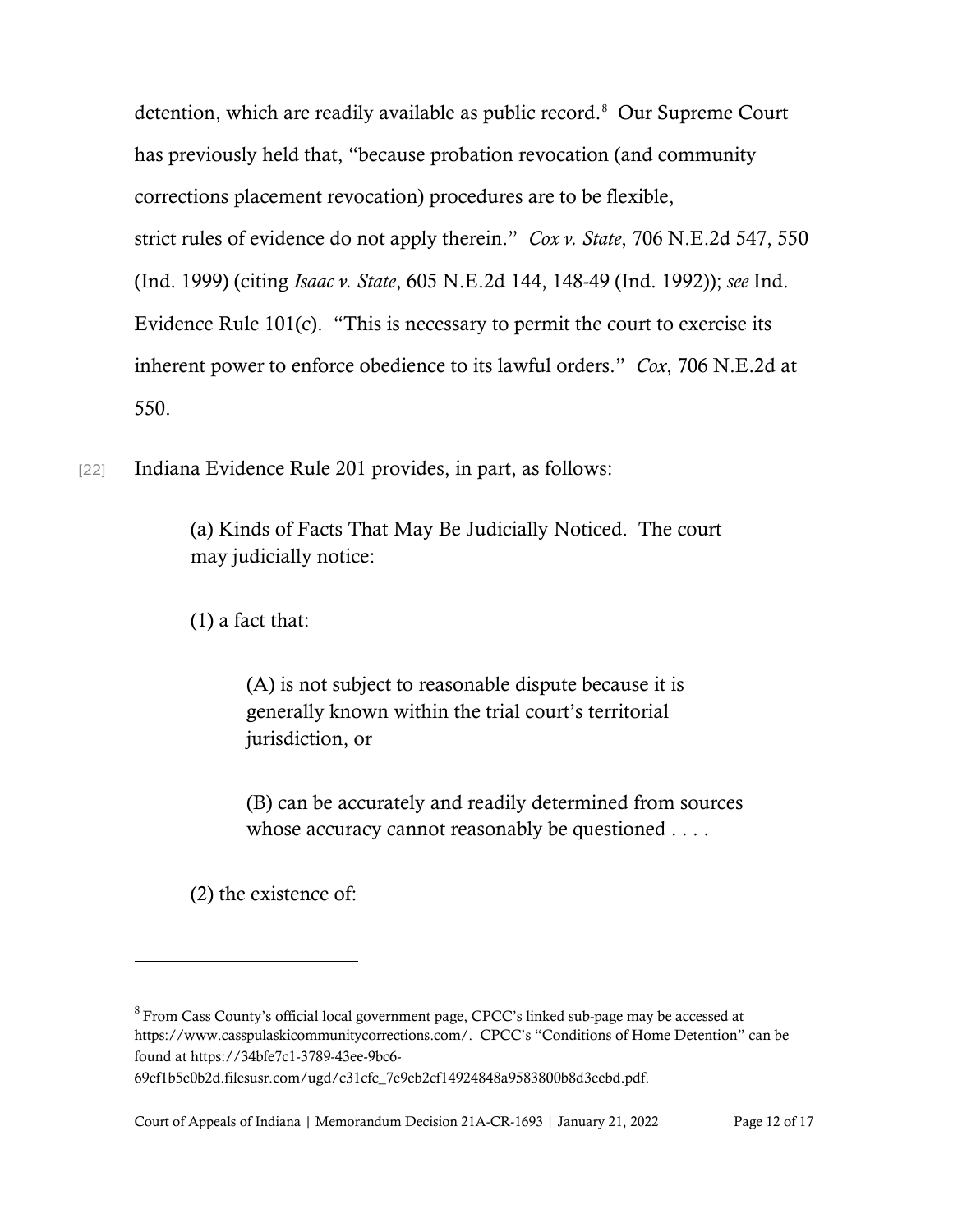(C) records of a court of this state.

. . .

\* \* \* \* \*

(f) Time of Taking Notice. Judicial notice may be taken at any stage of the proceeding.

[23] At no time has Davis indicated that she was unaware of the CPCC Conditions of Home Detention, which would have been a poor defense. It is undisputed here that Davis was on home detention through CPCC and, thereby, subject to the program's general rules and conditions at the time of the violation at issue.<sup>[9](#page-12-0)</sup> As noted, CPCC's general "Conditions of Home Detention" are readily accessible online on the Cass County local government website (https://www.co.cass.in.us) via CPCC's linked sub-page. Common sense dictates that CPCC's "Conditions of Home Detention[,]" which are published and readily accessible via a local government website: (1) are "not subject to reasonable dispute because [they are] generally known within the trial court's

<span id="page-12-0"></span><sup>9</sup> When the trial court granted Davis' request for a sentence modification in January 2020 to allow Davis to serve the balance of her sentence on home detention through community corrections, the court's order provided: "as a term of acceptance into the community transaction and community corrections programs [Davis] *will be required to comply with the program's rules and regulations*." Conf. App. Vol. II p. 135 (emphasis added). Davis subsequently violated a condition of her community corrections placement, and in allowing Davis to remain in the placement, the trial court ordered: "[*a*]*ll other previously ordered terms and conditions remain in effect until final adjudication* . . . ." *Id*. at 146 (emphasis added).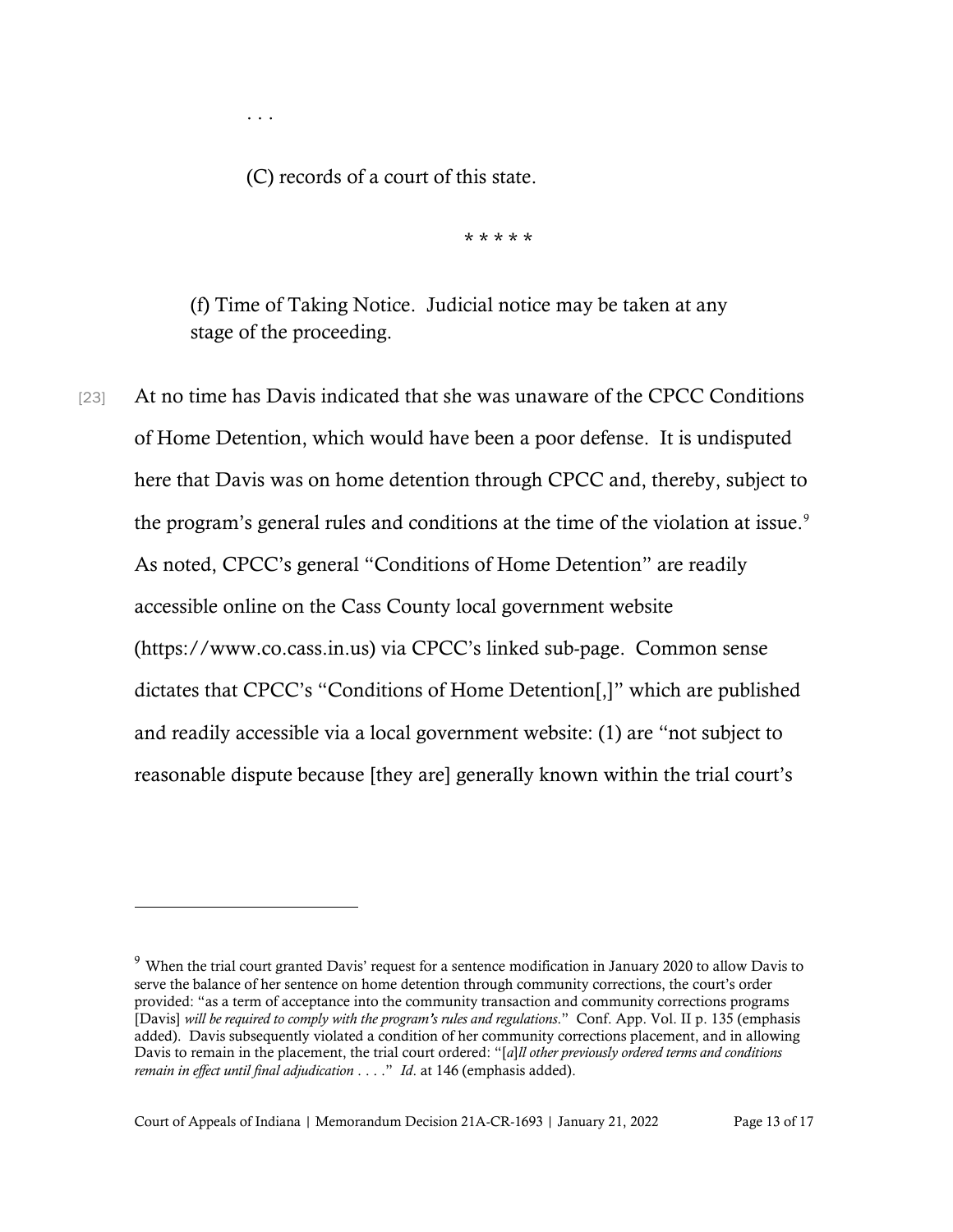territorial jurisdiction"; and (2) "can be accurately and readily determined from sources whose accuracy cannot reasonably be questioned." Evid. R. 201(a).

[24] Viewing this community corrections revocation through a flexible procedural framework, and in the interest of "permit[ting] the [trial] court to exercise its inherent power to enforce obedience to its lawful orders," *Cox*, 706 N.E.2d at 550*,* we see no issue with our taking judicial notice of CPCC's conditions of home detention pursuant to Evidence Rule 201. *See*, *e.g*., *Williams v. Indiana Dep't of Correction*, 142 N.E.3d 986, 992 n.2 (Ind. Ct. App. 2020) (rejecting medical providers' arguments on appeal "that [this Court] cannot take judicial notice of the Mayo Clinic's website of general facts relating to diseases, their symptoms, and their common medications. *See* Ind. Evidence Rule  $201(a)(1)(B)$ ").

## *C. Sufficiency of the Evidence*

[25] Lastly, we turn to reviewing the sufficiency of the evidence to prove, by a preponderance of the evidence, that Davis violated CPCC's "Conditions of Home Detention," which provide, in pertinent part, as follows:

#### CONDITIONS OF HOME DETENTION

As a result of your charge of xxxxx you have been sentenced to serve xxxxx days with Community Corrections you will obey the following conditions during your term on Home Detention:

\* \* \* \* \*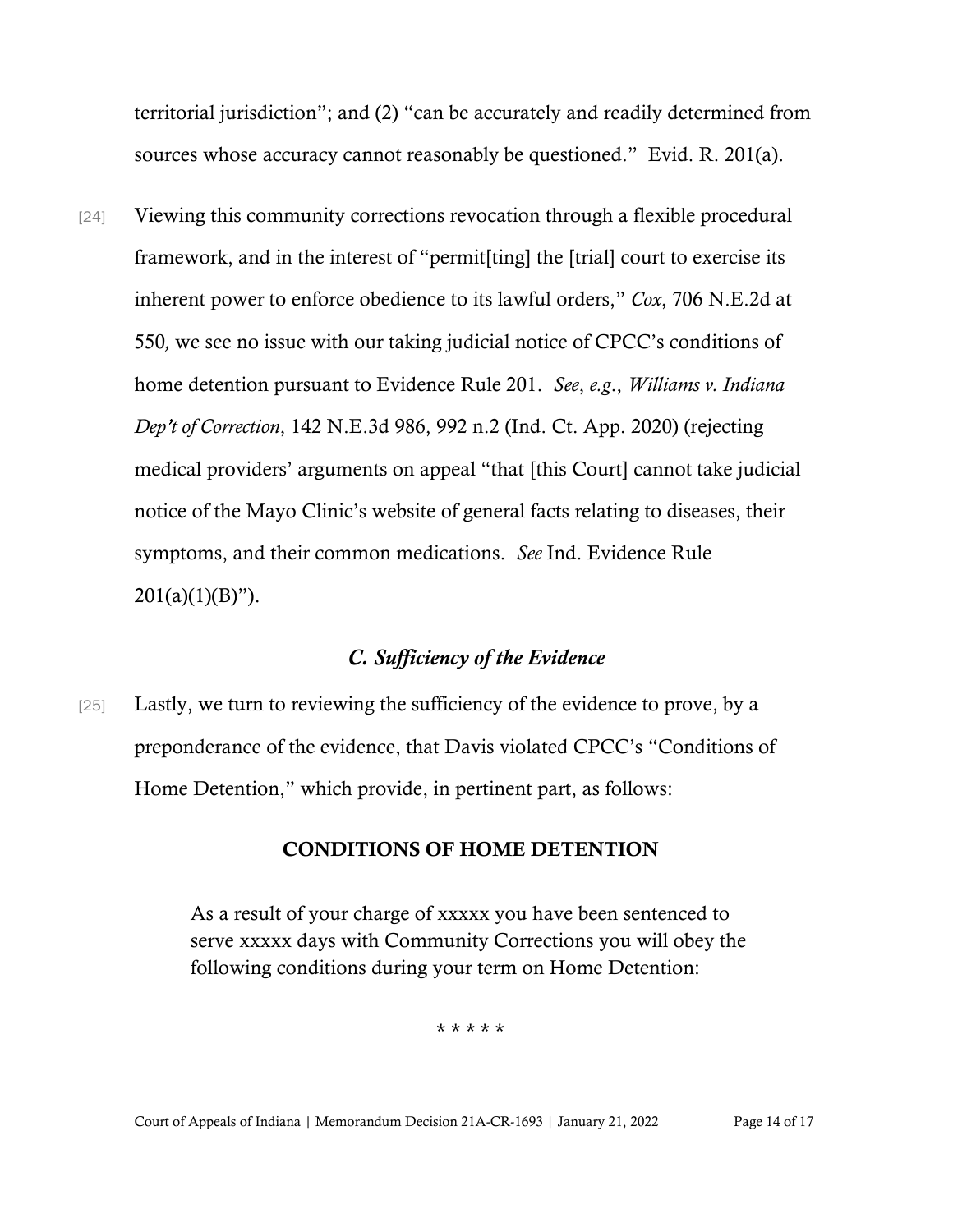#### TREATMENT/ALCOHOL-DRUGS/FIREARMS

#### \* \* \* \* \*

23. *You agree not to possess, have in your control or consume alcoholic beverages*, C.B.D. products, illegal substances or use substances for the primary purpose of intoxication i.e. over the counter medication, synthetic marijuana, gasoline, bath salt. *You will not be allowed to be with, be in the presence of, or associate with any person who is possessing, using supplying, or dealing in* illegal drugs or *alcohol*. *No Nyquil, mouthwash, cough syrup, C.B.D. products, or medicine containing alcohol will be allowed*, unless prescribed by a physician. You further agree that any results used to test for the consumption of alcohol or illegal drugs will be admissible in a court of law. . . .

24. You agree to submit to random urine testing for alcoholic beverages or illegal drugs at the request of the Community Corrections staff. . . .

(Emphasis added). Applying the foregoing "Conditions of Home Detention" to the instant matter, we find that the generalized rules of the CPCC community corrections program, which Davis was court-honored to comply, prohibited Davis from possessing or consuming alcohol during her community corrections placement.

[26] At the fact finding hearing, the State presented the following evidence to prove the alleged violation: Officer Mayhill testified that she visited Davis' residence twice on May 19, 2021. During Officer Mayhill's initial visit, she believed she smelled an odor of alcohol emanating from Davis' person. On Officer

Court of Appeals of Indiana | Memorandum Decision 21A-CR-1693 | January 21, 2022 Page 15 of 17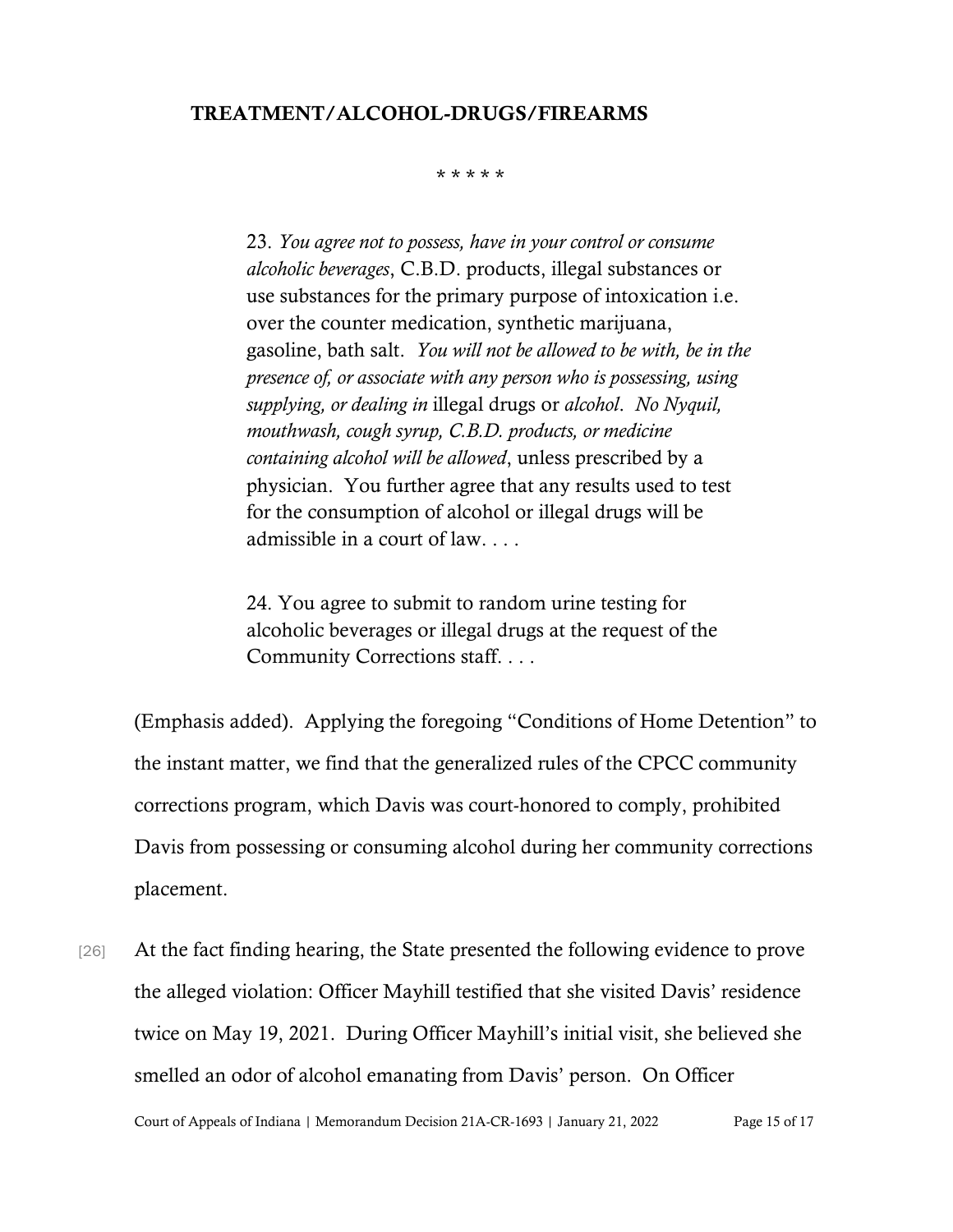Mayhill's second visit, she saw a half-empty bottle of rum outside Davis' apartment and observed various indicators of Davis' intoxication, including a stumbling gait and slurred speech. Officer Mayhill also testified that Davis smelled "really strong[ly]" of alcohol, and Officer Mayhill "could tell that [Davis] had been drinking quite a bit[.]" Tr Vol. II p. 11. Further still, Officer Mayhill testified that Davis not only admitted that Davis had been drinking, but Davis also: (1) admitted to drinking during Officer Mayhill's previous home visit; and (2) acknowledged that she drank alcohol to such excess that she could not quantify how much she consumed. Based upon the foregoing evidence, including Officer Mayhill's testimony regarding her observations of Davis' intoxication; and CPCC Director Wegner's testimony regarding Davis' unpaid program fees, we find that sufficient evidence supported the trial court's determination that the State proved, by a preponderance of the evidence, that Davis violated the terms of her community corrections placement.

[27] Inasmuch as a single violation is sufficient to permit the revocation of a community corrections placement, we conclude that the trial court did not abuse its discretion in revoking Davis' community corrections placement and ordering her to serve the balance of her previously-suspended sentence in the DOC. *See Cox*, 706 N.E.2d at 551 ("[i]f there is substantial evidence of probative value to support the trial court's conclusion that a defendant has violated any terms of probation, we will affirm its decision to revoke . . . ."). Moreover, to the extent that Davis offered an alternate explanation for the presence of the bottle of rum, her claim is unavailing. It was the province of the

Court of Appeals of Indiana | Memorandum Decision 21A-CR-1693 | January 21, 2022 Page 16 of 17